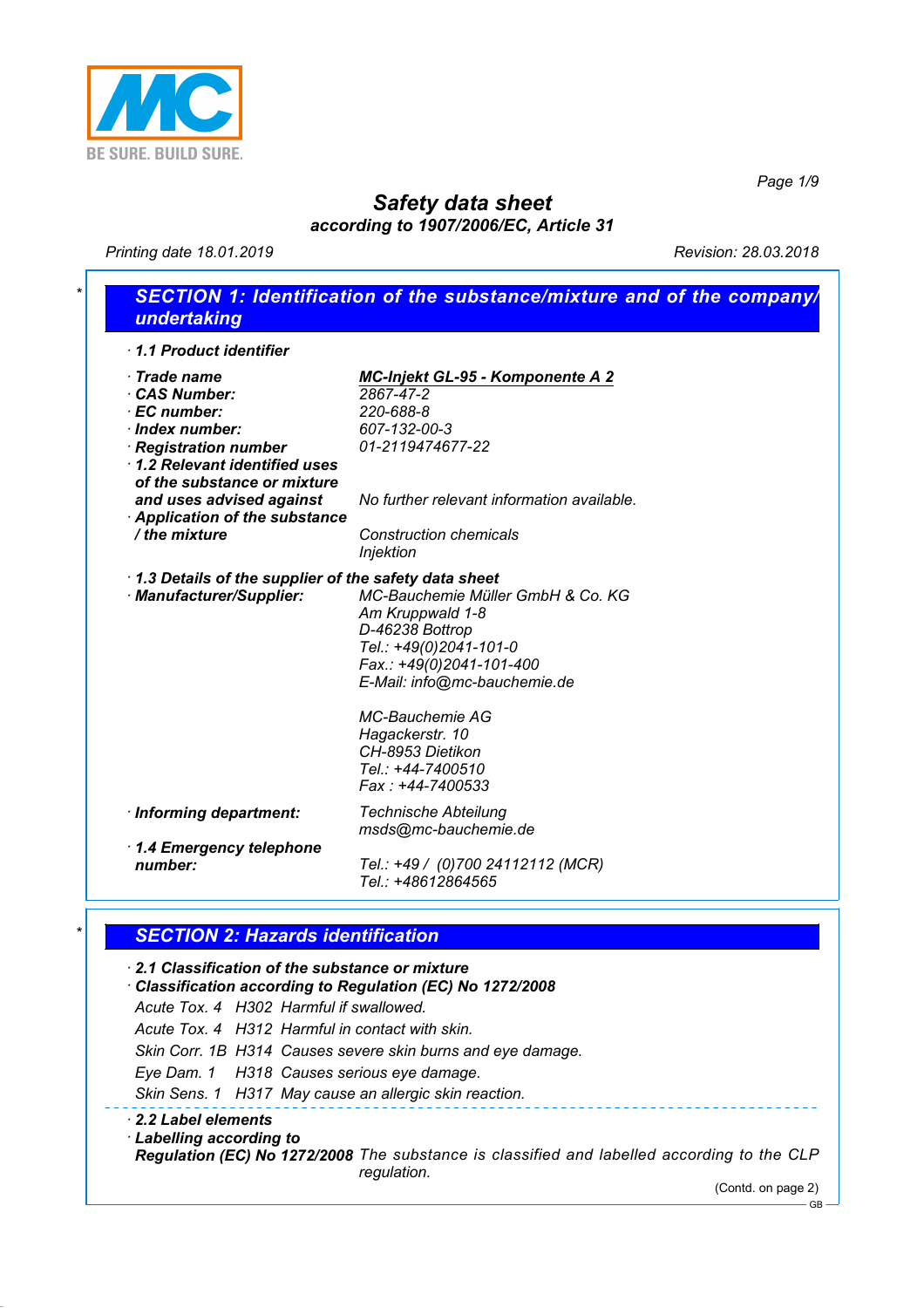

*Page 2/9*

## *Safety data sheet according to 1907/2006/EC, Article 31*

*Printing date 18.01.2019 Revision: 28.03.2018*

*Trade name MC-Injekt GL-95 - Komponente A 2*

| $\cdot$ Hazard pictograms                                                    |                                                                  | (Contd. of page 1)                                                                                                                                          |
|------------------------------------------------------------------------------|------------------------------------------------------------------|-------------------------------------------------------------------------------------------------------------------------------------------------------------|
|                                                                              | GHS05<br>GHS07                                                   |                                                                                                                                                             |
| · Signal word                                                                | Danger                                                           |                                                                                                                                                             |
| · Hazard-determining<br>components of labelling:<br><b>Hazard statements</b> | H302 Harmful if swallowed.<br>H312 Harmful in contact with skin. | 2-dimethylaminoethyl methacrylate<br>H314 Causes severe skin burns and eye damage.<br>H317 May cause an allergic skin reaction.                             |
| · Precautionary statements                                                   | P <sub>260</sub>                                                 | Do not breathe dusts or mists.<br>P303+P361+P353 IF ON SKIN (or hair): Take off immediately all<br>contaminated clothing. Rinse skin with water/<br>shower. |
|                                                                              |                                                                  | P305+P351+P338 IF IN EYES: Rinse cautiously with water for<br>several minutes. Remove contact lenses, if<br>present and easy to do. Continue rinsing.       |
|                                                                              | P310<br>P321<br>P362+P364                                        | Immediately call a POISON CENTER/doctor.<br>Specific treatment (see on this label).<br>Take off contaminated clothing and wash it<br>before reuse.          |
| 2.3 Other hazards                                                            |                                                                  |                                                                                                                                                             |
| $\cdot$ Results of PBT and vPvB assessment                                   |                                                                  |                                                                                                                                                             |
| $\cdot$ PBT:<br>$\cdot$ . D $\cdot$ .                                        | Not applicable.<br>Not condicable                                |                                                                                                                                                             |

*· vPvB: Not applicable.*

*\* SECTION 3: Composition/information on ingredients*

| 3.1 Chemical characterisation: Substances |                                             |
|-------------------------------------------|---------------------------------------------|
| CAS No. Designation:                      | 2867-47-2 2-dimethylaminoethyl methacrylate |
| · Identification number(s):               |                                             |
| · EC number:                              | 220-688-8                                   |
| $\cdot$ Index number:                     | 607-132-00-3                                |
|                                           |                                             |

### *\* SECTION 4: First aid measures*

| 4.1 Description of first aid measures |                                                                                         |  |  |
|---------------------------------------|-----------------------------------------------------------------------------------------|--|--|
| <b>General information</b>            | Instantly remove any clothing soiled by the product.                                    |  |  |
|                                       | Take affected persons into the open air.                                                |  |  |
| <b>After inhalation</b>               | Supply fresh air and call for doctor for safety reasons.                                |  |  |
| After skin contact                    | Instantly wash with water and soap and rinse thoroughly.                                |  |  |
| After eye contact                     | Rinse opened eye for several minutes under running water.<br>Call a doctor immediately. |  |  |

(Contd. on page 3)

GB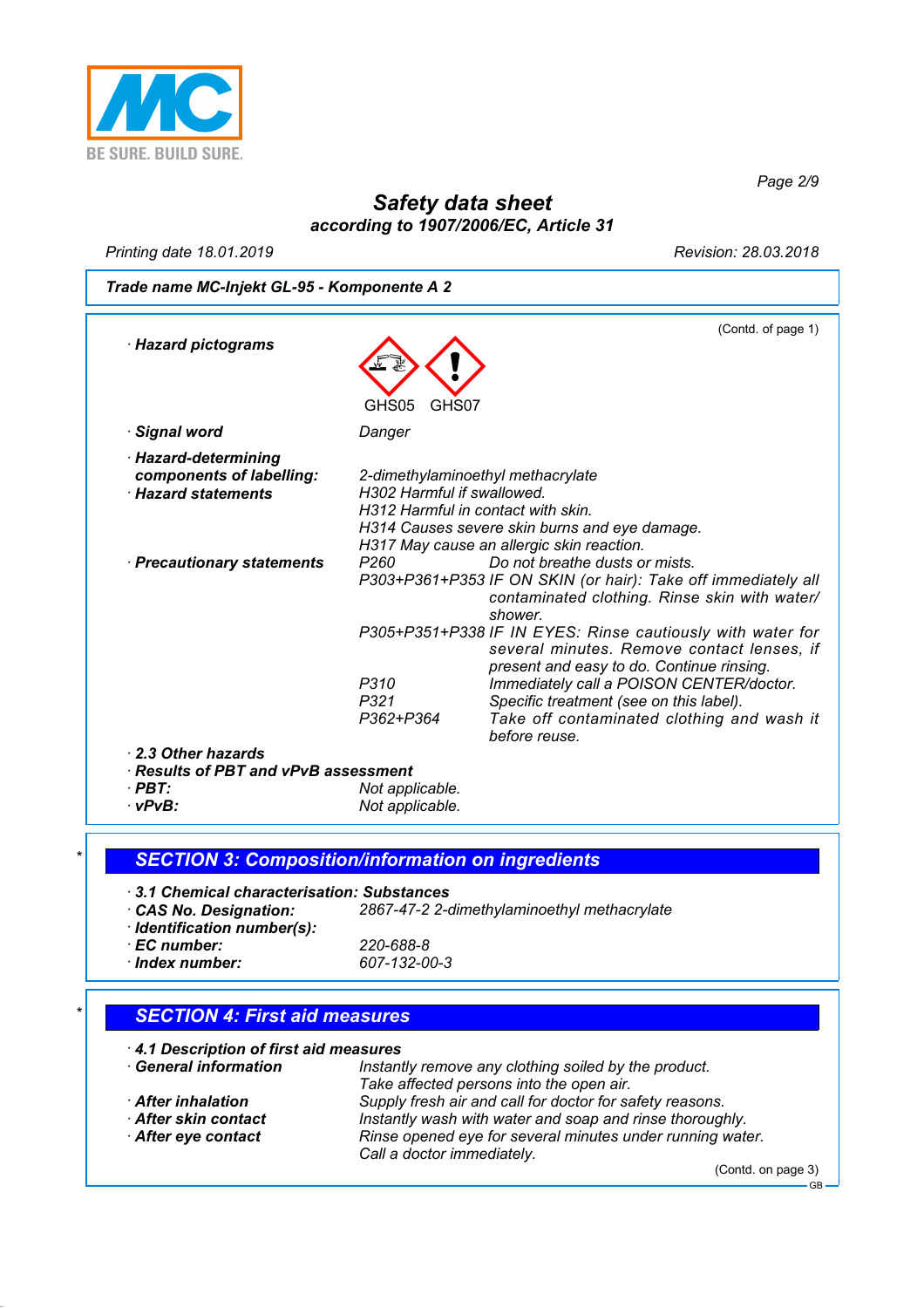

*Page 3/9*

# *Safety data sheet according to 1907/2006/EC, Article 31*

*Printing date 18.01.2019 Revision: 28.03.2018*

#### *Trade name MC-Injekt GL-95 - Komponente A 2*

(Contd. of page 2)

GB

*· 4.2 Most important symptoms and effects, both acute and delayed No further relevant information available.*

*· 4.3 Indication of any immediate medical attention and special treatment needed No further relevant information available.*

### *\* SECTION 5: Firefighting measures*

*· 5.1 Extinguishing media*

- *· Suitable extinguishing agents CO2, extinguishing powder or water jet. Fight larger fires with water jet or alcohol-resistant foam.*
- *· For safety reasons unsuitable extinguishing agents Water with a full water jet. · 5.2 Special hazards arising from the substance or mixture No further relevant information available. · 5.3 Advice for firefighters Wear self-contained breathing apparatus.*

### *\* SECTION 6: Accidental release measures*

| 6.1 Personal precautions,<br>protective equipment and |                                                                                                                                                                  |
|-------------------------------------------------------|------------------------------------------------------------------------------------------------------------------------------------------------------------------|
| emergency procedures<br>6.2 Environmental             | Wear protective clothing.                                                                                                                                        |
| precautions:                                          | Prevent material from reaching sewage system, holes and cellars.<br>Dilute with much water.                                                                      |
| $\cdot$ 6.3 Methods and material for                  |                                                                                                                                                                  |
|                                                       | containment and cleaning up: Absorb with liquid-binding material (sand, diatomite, acid binders,<br>universal binders, sawdust).                                 |
|                                                       | Dispose of contaminated material as waste according to item 13.                                                                                                  |
| $\cdot$ 6.4 Reference to other                        |                                                                                                                                                                  |
| sections                                              | See Section 7 for information on safe handling<br>See Section 8 for information on personal protection equipment.<br>See Section 13 for information on disposal. |

- *\* SECTION 7: Handling and storage · 7.1 Precautions for safe*
- *handling Keep away from heat and direct sunlight. Ensure good ventilation/exhaustion at the workplace. Prevent formation of aerosols. Rust and any other oxydative pollutions may lead to the polymerisation of component A 2.* (Contd. on page 4)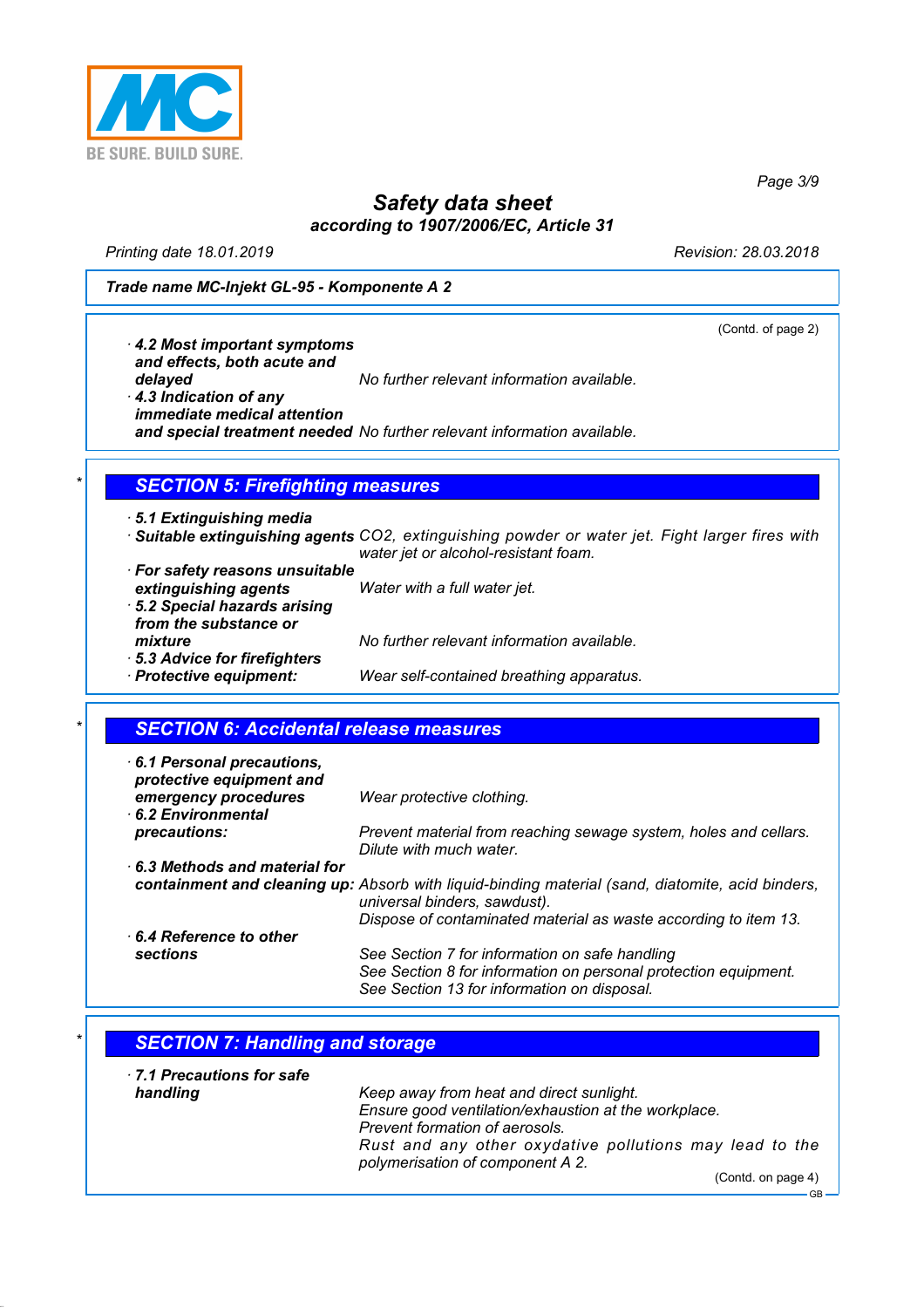

*Page 4/9*

# *Safety data sheet according to 1907/2006/EC, Article 31*

*Printing date 18.01.2019 Revision: 28.03.2018*

*Trade name MC-Injekt GL-95 - Komponente A 2*

(Contd. of page 3)

| · Information about protection<br>against explosions and fires: No special measures required. |                                                                   |
|-----------------------------------------------------------------------------------------------|-------------------------------------------------------------------|
| · Storage<br>· Requirements to be met by                                                      | .7.2 Conditions for safe storage, including any incompatibilities |
| storerooms and containers:<br>· Information about storage in                                  | No special requirements.                                          |
| one common storage facility: Not required.                                                    |                                                                   |

*· Further information about storage conditions: Keep container tightly sealed. · 7.3 Specific end use(s) No further relevant information available.*

| $\star$ I |  | <b>SECTION 8: Exposure controls/personal protection</b> |  |  |
|-----------|--|---------------------------------------------------------|--|--|
|           |  |                                                         |  |  |

| design of technical systems: No further data; see item 7.                                                                                                                                                                                                                                                                                                                                                                                                                                              |
|--------------------------------------------------------------------------------------------------------------------------------------------------------------------------------------------------------------------------------------------------------------------------------------------------------------------------------------------------------------------------------------------------------------------------------------------------------------------------------------------------------|
| monitoring at the workplace: Not required.<br>The lists that were valid during the compilation were used as basis.                                                                                                                                                                                                                                                                                                                                                                                     |
| · Personal protective equipment                                                                                                                                                                                                                                                                                                                                                                                                                                                                        |
| Keep away from foodstuffs, beverages and food.<br>Instantly remove any soiled and impregnated garments.<br>Wash hands during breaks and at the end of the work.<br>Avoid contact with the eyes and skin.                                                                                                                                                                                                                                                                                               |
| In case of brief exposure or low pollution use breathing filter<br>apparatus. In case of intensive or longer exposure use breathing<br>apparatus that is independent of circulating air.<br>Filter A2-P3                                                                                                                                                                                                                                                                                               |
| Protective gloves.<br>Selection of the glove material on consideration of the penetration<br>times, rates of diffusion and the degradation<br>After use of gloves apply skin-cleaning agents and skin cosmetics.                                                                                                                                                                                                                                                                                       |
| Nitrile rubber, NBR<br>Butyl rubber, BR<br>Recommended thickness of the material: $\geq 0.3$ mm<br>The selection of the suitable gloves does not only depend on the<br>material, but also on further marks of quality and varies from<br>manufacturer to manufacturer. As the product is a preparation of<br>several substances, the resistance of the glove material can not be<br>calculated in advance and has therefore to be checked prior to the<br>application.<br>(Contd. on page 5)<br>$GB -$ |
|                                                                                                                                                                                                                                                                                                                                                                                                                                                                                                        |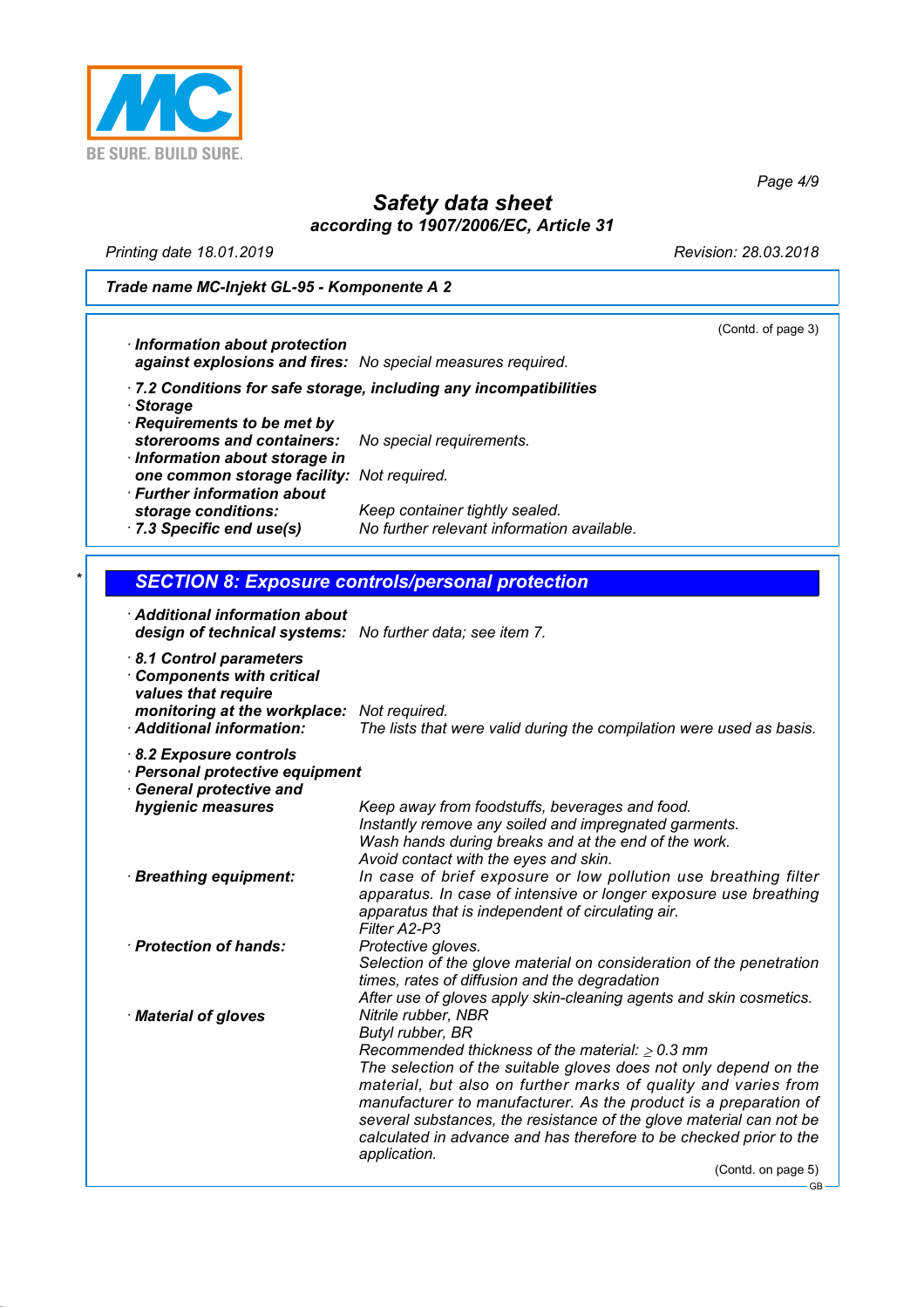

*Page 5/9*

# *Safety data sheet according to 1907/2006/EC, Article 31*

*Printing date 18.01.2019 Revision: 28.03.2018*

#### *Trade name MC-Injekt GL-95 - Komponente A 2*

(Contd. of page 4)

| · Penetration time of glove |                                                                                                                         |
|-----------------------------|-------------------------------------------------------------------------------------------------------------------------|
| material                    | Breakthrough time: $>$ = 240 min                                                                                        |
|                             | The exact break trough time has to be found out by the<br>manufacturer of the protective gloves and has to be observed. |
| · Eye protection:           | Safety glasses<br>Tightly sealed safety glasses.                                                                        |
| · Body protection:          | Protective work clothing.                                                                                               |

### *\* SECTION 9: Physical and chemical properties*

| 9.1 Information on basic physical and chemical properties<br><b>General Information</b> |                                            |
|-----------------------------------------------------------------------------------------|--------------------------------------------|
| · Appearance:                                                                           |                                            |
| Form:                                                                                   | Fluid                                      |
| Colour:                                                                                 | Light yellow                               |
| $\cdot$ Smell:                                                                          | Ammonia-like                               |
|                                                                                         |                                            |
| · pH-value:                                                                             | 9.95                                       |
| <b>Change in condition</b>                                                              |                                            |
| <b>Melting point/freezing point:</b>                                                    | $-50 °C$                                   |
| Initial boiling point and boiling range: 182 °C                                         |                                            |
|                                                                                         |                                            |
| · Flash point:                                                                          | 70 °C                                      |
| · Ignition temperature:                                                                 | 200 °C (1.005 hPa)                         |
| $\cdot$ Explosive properties:                                                           | Product is not explosive.                  |
| Critical values for explosion:                                                          |                                            |
| Lower:                                                                                  | Not determined.                            |
|                                                                                         |                                            |
| · Steam pressure at 20 °C:                                                              | 0.58 hPa                                   |
| ∙ Density at 20 °C                                                                      | $0.97$ g/cm <sup>3</sup>                   |
| · Solubility in / Miscibility with                                                      |                                            |
| Water at 20 °C:                                                                         | 106 g/l                                    |
|                                                                                         |                                            |
| · Viscosity:                                                                            |                                            |
| dynamic at 20 °C:                                                                       | 2 mPas                                     |
| kinematic at 20 °C:                                                                     | 1.47 mm <sup>2</sup> /s (DIN 51562)        |
| $\cdot$ 9.2 Other information                                                           | No further relevant information available. |
|                                                                                         |                                            |

### *\* SECTION 10: Stability and reactivity*

*· 10.2 Chemical stability*

*· 10.1 Reactivity No further relevant information available.*

- *· Thermal decomposition /*
- *· 10.3 Possibility of hazardous reactions No dangerous reactions known*

*conditions to be avoided: No decomposition if used according to specifications.*

(Contd. on page 6)

GB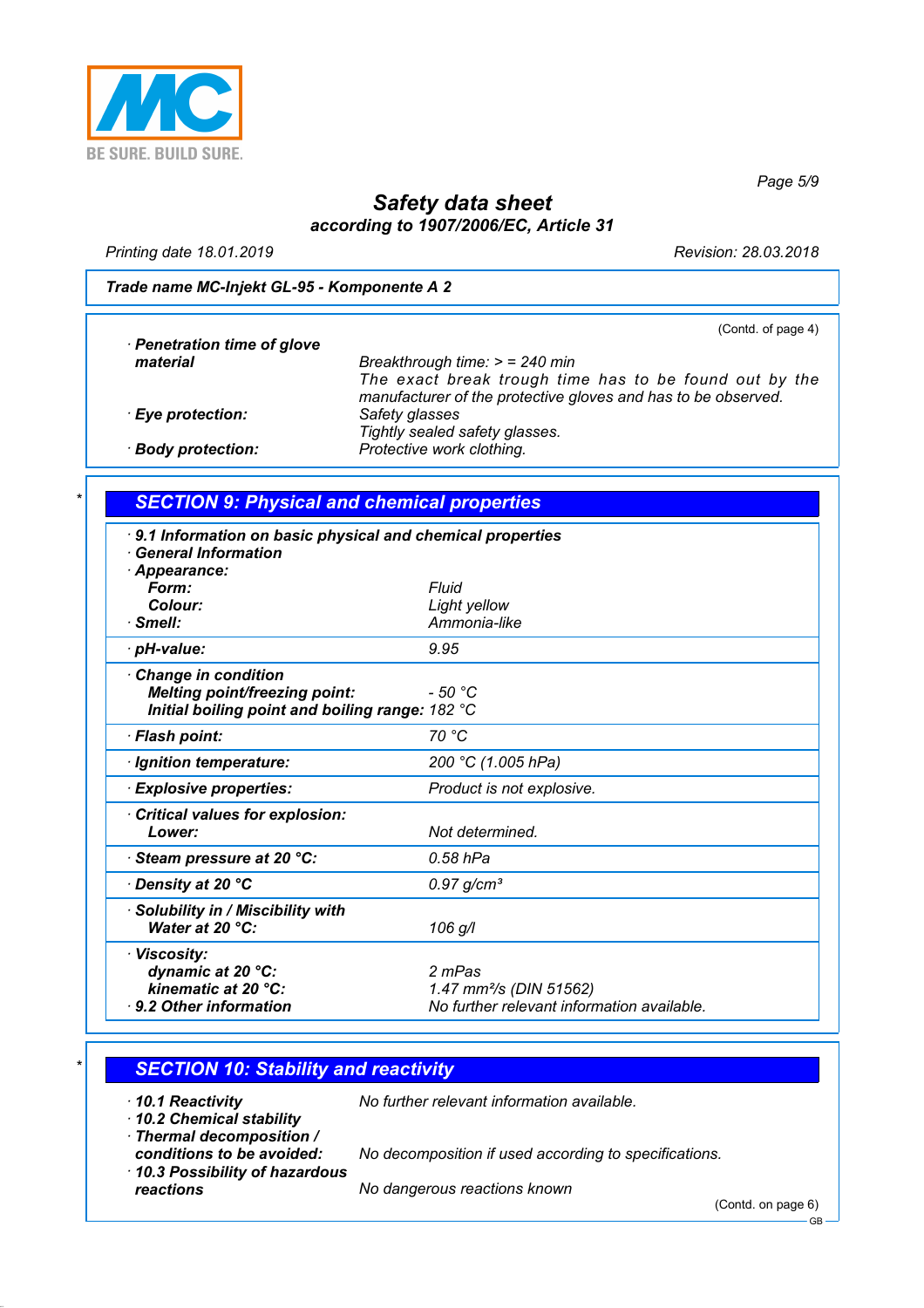

*Page 6/9*

# *Safety data sheet according to 1907/2006/EC, Article 31*

*Printing date 18.01.2019 Revision: 28.03.2018*

#### *Trade name MC-Injekt GL-95 - Komponente A 2*

|                                              |                         |                                                                                                                                        | (Contd. of page 5) |
|----------------------------------------------|-------------------------|----------------------------------------------------------------------------------------------------------------------------------------|--------------------|
| 10.4 Conditions to avoid                     |                         | No further relevant information available.                                                                                             |                    |
| · 10.5 Incompatible materials:               |                         | No further relevant information available.                                                                                             |                    |
| 10.6 Hazardous                               |                         |                                                                                                                                        |                    |
| decomposition products:                      |                         | No dangerous decomposition products known                                                                                              |                    |
|                                              |                         |                                                                                                                                        |                    |
|                                              |                         | <b>SECTION 11: Toxicological information</b>                                                                                           |                    |
| · 11.1 Information on toxicological effects  |                         |                                                                                                                                        |                    |
| Acute toxicity                               |                         | Harmful if swallowed.                                                                                                                  |                    |
|                                              |                         | Harmful in contact with skin.                                                                                                          |                    |
|                                              |                         | · LD/LC50 values that are relevant for classification:                                                                                 |                    |
|                                              |                         | 2867-47-2 2-dimethylaminoethyl methacrylate                                                                                            |                    |
| Oral<br>LD50                                 | <2,000 mg/kg (Ratte)    |                                                                                                                                        |                    |
|                                              | NOAEL 200 mg/kg (Ratte) |                                                                                                                                        |                    |
| Dermal LD50                                  | <2,000 mg/kg (Ratte)    |                                                                                                                                        |                    |
| · Primary irritant effect:                   |                         |                                                                                                                                        |                    |
| · Skin corrosion/irritation                  |                         | Causes severe skin burns and eye damage.                                                                                               |                    |
|                                              |                         | Serious eye damage/irritation Causes serious eye damage.                                                                               |                    |
| · Respiratory or skin                        |                         |                                                                                                                                        |                    |
| sensitisation                                |                         | May cause an allergic skin reaction.                                                                                                   |                    |
|                                              |                         | CMR effects (carcinogenity, mutagenicity and toxicity for reproduction)                                                                |                    |
| · Germ cell mutagenicity                     |                         | Based on available data, the classification criteria are not met.<br>Based on available data, the classification criteria are not met. |                    |
| · Carcinogenicity<br>· Reproductive toxicity |                         | Based on available data, the classification criteria are not met.                                                                      |                    |
| STOT-single exposure                         |                         | Based on available data, the classification criteria are not met.                                                                      |                    |
| STOT-repeated exposure                       |                         | Based on available data, the classification criteria are not met.                                                                      |                    |
| <b>Aspiration hazard</b>                     |                         | Based on available data, the classification criteria are not met.                                                                      |                    |
|                                              |                         |                                                                                                                                        |                    |
| <b>SECTION 12: Ecological information</b>    |                         |                                                                                                                                        |                    |
| 12.1 Toxicity                                |                         |                                                                                                                                        |                    |
| Aquatic toxicity:                            |                         | No further relevant information available.                                                                                             |                    |
| 12.2 Persistence and                         |                         |                                                                                                                                        |                    |
| degradability                                |                         | Biodegradability:                                                                                                                      |                    |
|                                              |                         | Result: 95,3%                                                                                                                          |                    |
|                                              |                         | Method: (OECD 301 E, 84/449/EWG Teil C.3, 28d)                                                                                         |                    |
| · 12.3 Bioaccumulative                       |                         |                                                                                                                                        |                    |
| potential                                    |                         | No further relevant information available.                                                                                             |                    |
| 12.4 Mobility in soil                        |                         | No further relevant information available.                                                                                             |                    |

*Toxicity to daphnia: EC50 Daphnia magna: 33 mg/l / 48h Method: OECD 202*

*LC50 Oryzias latipes: 19,1 mg/l / 96h Method: OECD 203 LC0 Oryzias latipes: 1,36 mg/l / 14d Method: OECD 204*

*Toxicity to algae:*

(Contd. on page 7) GB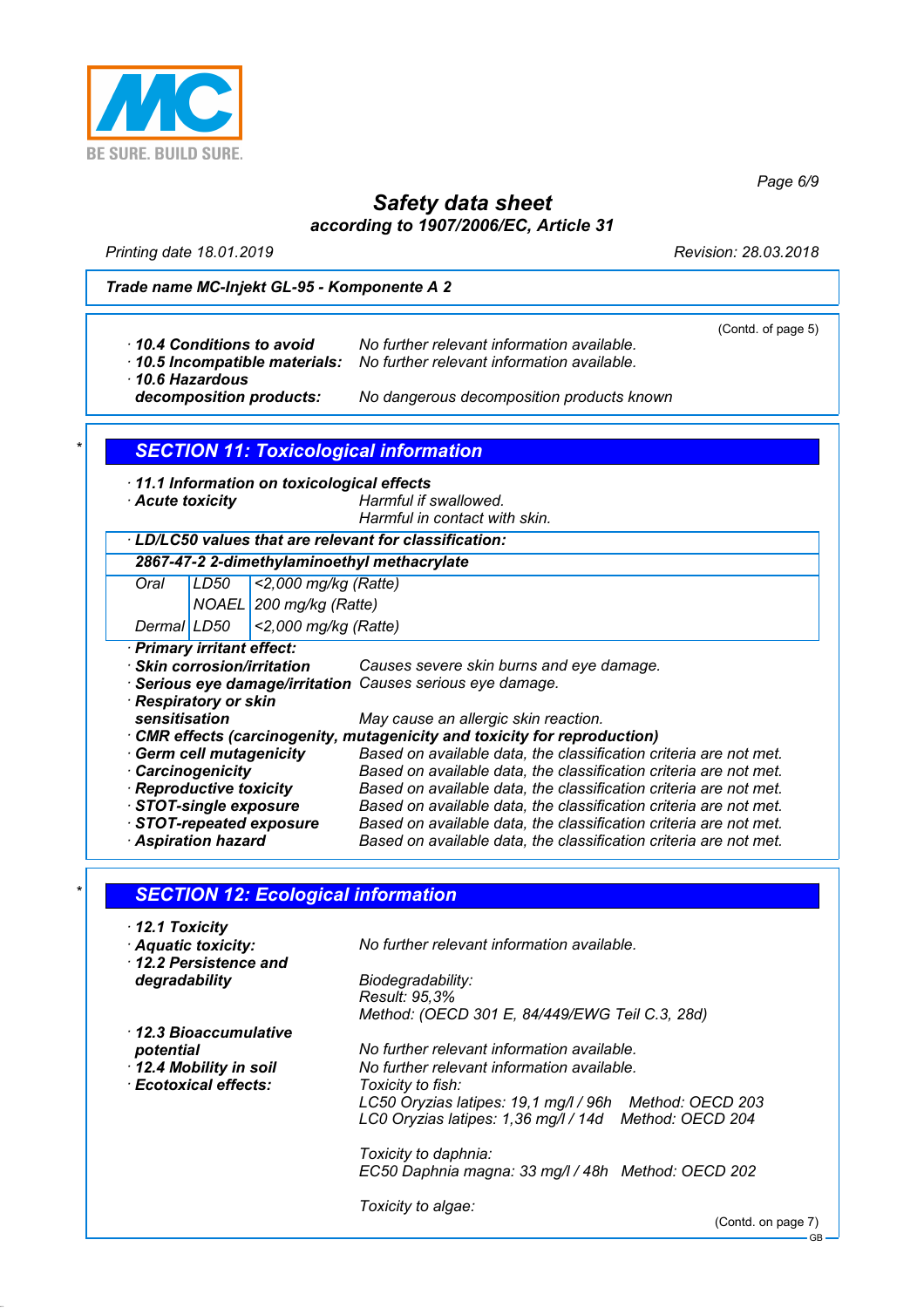

*Page 7/9*

# *Safety data sheet according to 1907/2006/EC, Article 31*

*Printing date 18.01.2019 Revision: 28.03.2018*

*Trade name MC-Injekt GL-95 - Komponente A 2*

(Contd. of page 6) *EC50 Selenastrum capricomutum: 41,6 mg/l / 72h Method: OECD 201 · Additional ecological information: · General notes: Do not allow undiluted product or large quantities of it to reach ground water, water bodies or sewage system. · 12.5 Results of PBT and vPvB assessment · PBT: Not applicable. · vPvB: Not applicable. · 12.6 Other adverse effects No further relevant information available.*

### *\* SECTION 13: Disposal considerations*

*· 13.1 Waste treatment methods*

*· Recommendation Must not be disposed of together with household garbage. Do not allow product to reach sewage system. The already polymerisated product MC-Injekt GL 95 can be disposed off with household garbage. · European waste catalogue*

|  | 07 00 00 WASTES FROM ORGANIC CHEMICAL PROCESSES                                 |
|--|---------------------------------------------------------------------------------|
|  | 07 02 00 wastes from the MFSU of plastics, synthetic rubber and man-made fibres |
|  | 07 02 04 other organic solvents, washing liquids and mother liquors             |
|  |                                                                                 |

*· Uncleaned packagings:*

*Empty contaminated packagings thoroughly. They can be recycled after thorough and proper cleaning.*

*· Recommended cleaning*

*agent: Water, if necessary with cleaning agent.*

| $\cdot$ 14.1 UN-Number<br>ADR, IMDG, IATA | <b>UN2522</b>                                    |
|-------------------------------------------|--------------------------------------------------|
| 14.2 UN proper shipping name<br>· ADR     | 2522 2-DIMETHYLAMINOETHYL<br><b>METHACRYLATE</b> |
| · IMDG, IATA                              | <i>2-DIMETHYLAMINOETHYL METHACRYLATE</i>         |
| 14.3 Transport hazard class(es)           |                                                  |
| · ADR                                     |                                                  |
| · Class                                   | 6.1 (T1) Toxic substances.                       |
| · Label                                   | 6.1                                              |
| · IMDG, IATA                              |                                                  |
| · Class                                   | 6.1 Toxic substances.                            |
| · Label                                   | 6.1                                              |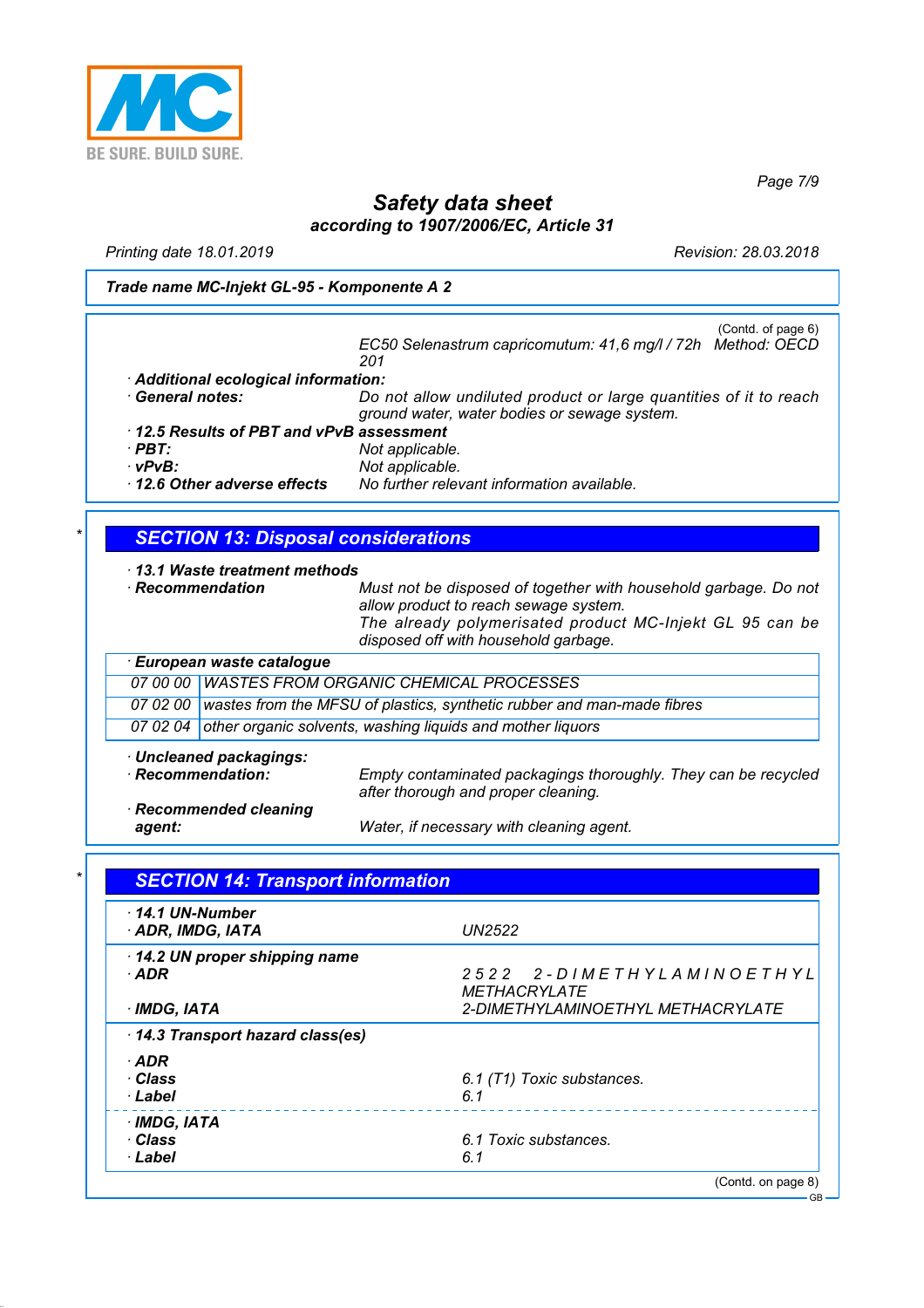

*Page 8/9*

## *Safety data sheet according to 1907/2006/EC, Article 31*

*Printing date 18.01.2019 Revision: 28.03.2018*

#### *Trade name MC-Injekt GL-95 - Komponente A 2*

|                                                                                                            | (Contd. of page 7)                                                                                                       |
|------------------------------------------------------------------------------------------------------------|--------------------------------------------------------------------------------------------------------------------------|
| 14.4 Packing group<br>· ADR, IMDG, IATA                                                                    | $\mathcal{U}$                                                                                                            |
| 14.5 Environmental hazards:<br>· Marine pollutant:                                                         | No                                                                                                                       |
| 14.6 Special precautions for user<br>Kemler Number:<br>· EMS Number:<br>· Stowage Category<br>Stowage Code | <b>Warning: Toxic substances.</b><br>69<br>$F-A, S-A$<br>D<br>SW2 Clear of living quarters.                              |
| 14.7 Transport in bulk according to Annex II<br>of Marpol and the IBC Code                                 | Not applicable.                                                                                                          |
| · Transport/Additional information:                                                                        |                                                                                                                          |
| $·$ ADR<br>Limited quantities (LQ)<br><b>Excepted quantities (EQ)</b>                                      | 100 ml<br>Code: E4<br>Maximum net quantity per inner packaging: 1 ml<br>Maximum net quantity per outer packaging: 500 ml |
| · Transport category<br>$\cdot$ Tunnel restriction code                                                    | 2<br>D/E                                                                                                                 |
| · IMDG<br>· Limited quantities (LQ)<br><b>Excepted quantities (EQ)</b>                                     | 100 ml<br>Code: E4<br>Maximum net quantity per inner packaging: 1 ml<br>Maximum net quantity per outer packaging: 500 ml |
| · UN "Model Regulation":                                                                                   | UN 2522 2-DIMETHYLAMINOETHYL<br>METHACRYLATE, 6.1, II                                                                    |

#### *\* SECTION 15: Regulatory information*

*· 15.1 Safety, health and environmental regulations/legislation specific for the substance or mixture*

- *· REGULATION (EC) No*
- *· 15.2 Chemical safety*

*1907/2006 ANNEX XVII Conditions of restriction: 3*

*assessment: A Chemical Safety Assessment has not been carried out.*

#### *\* SECTION 16: Other information*

*These data are based on our present knowledge. However, they shall not constitute a guarantee for any specific product features and shall not establish a legally valid contractual relationship.*

*· Department issuing data*

*specification sheet: Environment protection department.*

(Contd. on page 9)

GB